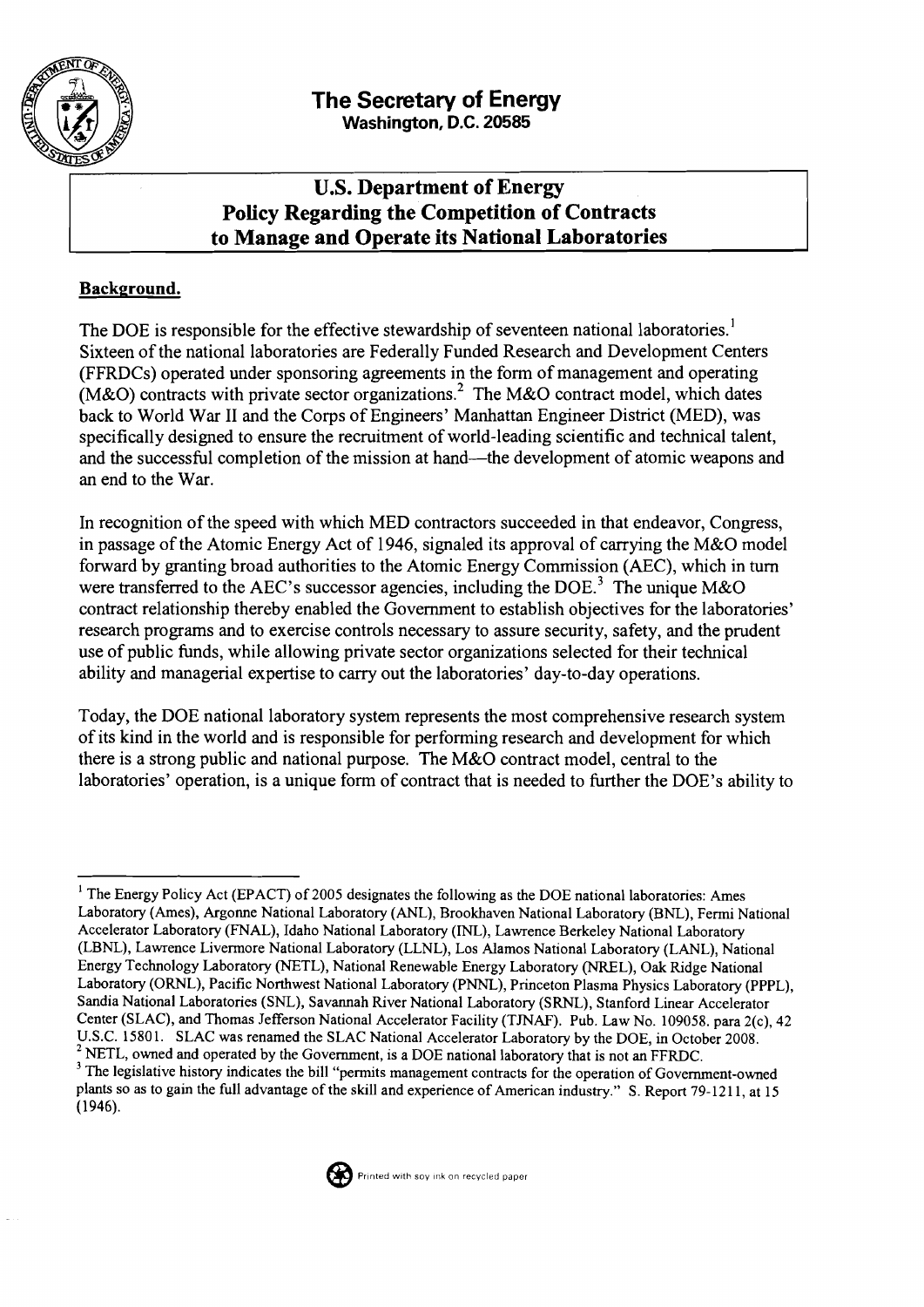deliver the world class research and the innovative technical accomplishments necessary to accomplish its missions.<sup>4</sup>

As testament to the ongoing success of the FFRDC M&O contract model, DOE laboratories have produced sixty-two Nobel Laureates<sup>5</sup> and hundreds of R&D 100 Awards. The naming of Nobel Laureates and R&D 100 recipients from the ranks of DOE laboratories continues to occur at a relatively constant rate, repeatedly confirming the scientific excellence of the laboratories.

### **The Unique Characteristics of the M&O Contract and the FFRDC.**

The Federal Acquisition Regulation (FAR) and Department of Energy Acquisition Regulation (DEAR) recognize the unique nature of both the M&O contract and FFRDCs. M&O contracts provide for the management of Government-owned, contractor operated, scientific, engineering, and production facilities. FAR Subpart 17.6 specifically recognizes M&O contracts as a unique contracting mechanism, utilization of which requires specific statutory authority. **An** M&O contract is characterized by its special purpose and the close relationship it creates between DOE and the contractor. The work performed is closely related to DOE'S mission and is of a longterm and continuing nature. This work, among other things, includes special requirements for work direction, safety, security, cost controls, and site management. The use and designation of a DOE contract as an M&O contract requires express approval of the Head of the Agency.

The Federal regulations characterize FFRDCs as federally funded, privately operated facilities established to meet a special long-term research or development need of the Federal government which cannot be met effectively by existing in-house or contractor resources. FFRDCs are operated, managed, and/or administered by a university, other nonprofit organization, or an industrial firm.

More specifically, FAR Section 35.017 recognizes a number of distinct characteristics of FFRDCs, including that:

- The relationship between the contractor and the government is expected to be long term  $\bullet$ in order to provide the continuity that will attract high quality personnel.
- The relationship between the contractor and the government is expected to permit the  $\bullet$ contractor access to government and industry information, (including sensitive and proprietary data), employees and facilities, beyond that which is typical.
- The contractors are required to operate in the public interest, free from organizational  $\bullet$ conflicts of interest, and from the competing requirements of commercial or shareholder interests. Furthermore, FFRDC contractors shall not use privileged information nor

<sup>&</sup>lt;sup>4</sup> In *United States v. Boyd*, the Court stated: "Because of the extraordinary range and complexity of the work to be performed in the research and development of atomic energy, Congress empowered the AEC to choose between performing these undertalungs directly, through its own facilities, personnel and staff, and seeking the assistance of private enterprise by means of grants and contracts." 378 U.S. 39, 47 (1964) The uniqueness of M&O contracts was acknowledged in *United States* v. *New Mexico* where the Court found that "in several ways DOE agreements are a unique species of contract, designed to facilitate long-term private management of Government-owned research and development facilities." 455 U.S. 720, 722-23 (1982)

<sup>&</sup>lt;sup>5</sup> The DOE Office of Scientific and Technical Information (OSTI) maintains the listing of Nobel Laureates who are associated with the DOE laboratory system. The figure is current as of April 24,2009.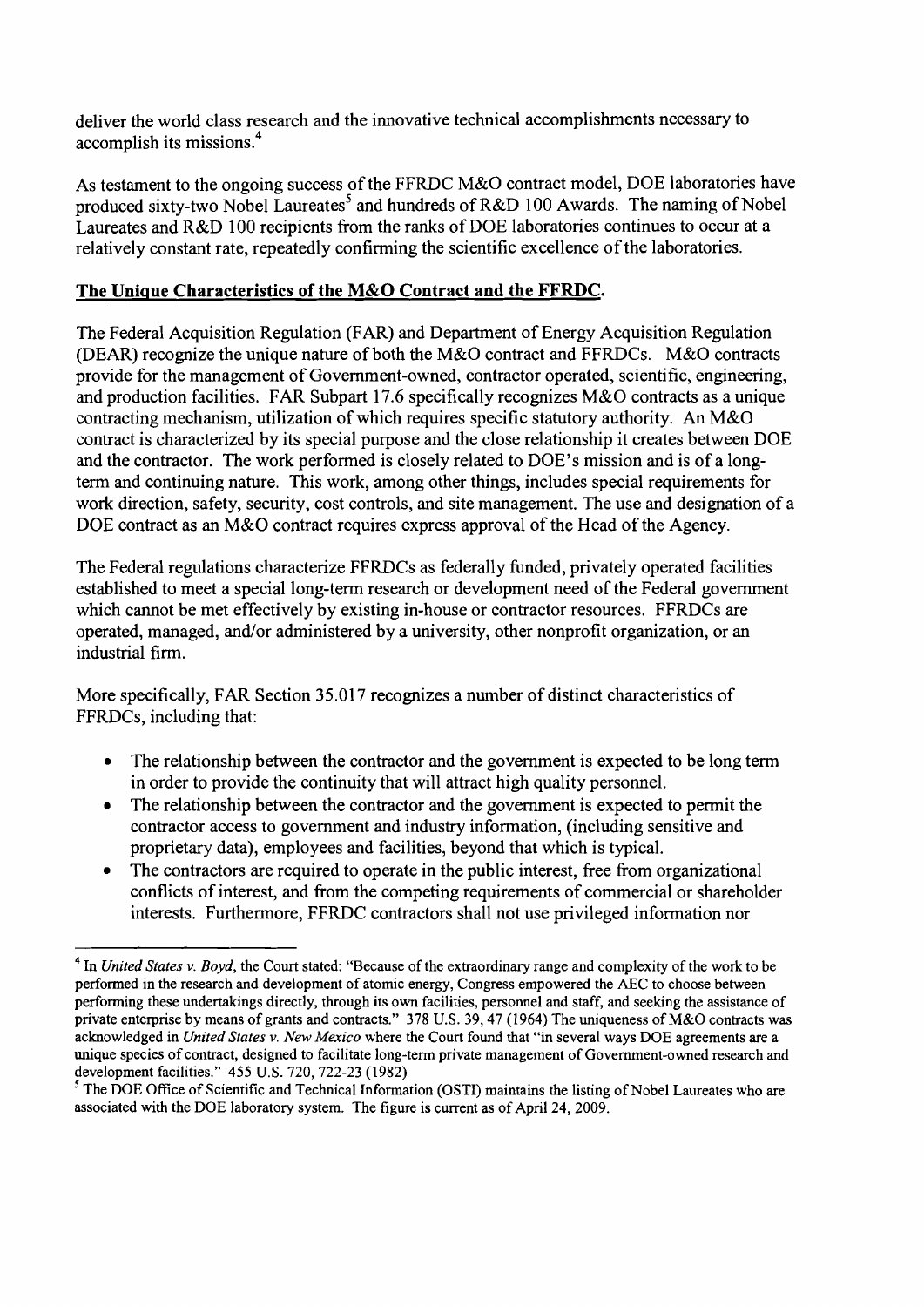access to facilities to compete with the private sector. They must have full disclosure of their affairs.

Thus, M&O contracts for FFRDCs are appropriate and desirable when an agency wishes an independent perspective on issues of importance to it, desires the ability to attract and retain world-class scientific and engineering talent at a laboratory devoted to government missions, and wishes to make use of the technical ability and managerial expertise available through private or non-governmental institutions.

### **The Statutorv and Regulatorv Basis for Competition and Extension of M&O Contracts for the Operation of FFRDCs.**

The unique relationship embodied in the M&O contract for an FFRDC has been reflected, over time, in the development of a special statutory and regulatory framework that exists to guide the Secretary of Energy, as the Head of Agency, in making determinations about M&O contract acquisitions.

Under CICA, Government agencies are required to follow competitive procedures using "full and open competition" to solicit and award Government contracts, thus allowing all qualified bidders to participate in the competitive process, unless one of the seven statutory exceptions prescribed in the legislation is met. CICA includes an exception to competition requirements for FFRDCs where "it is necessary to award the contract to a particular source . . .in order.. .to establish or maintain an essential engineering, research, or development capability to be provided by an educational or other nonprofit institution or a federally funded research and development center." 41 U.S.C. **8** 253(c)(3) (emphasis added) This exception, where properly justified, may provide the statutory basis for non-competitive extension of FFRDC contracts.

The regulatory basis for the decision of whether to extend or to compete an M&O contract is set forth in the FAR 17.605 as follows:

(c) Replacement of an incumbent contractor is usually based largely upon expectation of meaningful improvement in performance or cost. Therefore, when reviewing contractor performance, contracting officers should consider-

(1) The incumbent contractor's overall performance, including, specifically, technical, administrative, and cost performance;

(2) The potential impact of a change in contractors on program needs, including safety, national defense, and mobilization considerations; and

(3) Whether it is likely that qualified offerors will compete for the contract.

The DOE'S internal policy with respect to the award and administration of M&O contracts is set forth in the DEAR. Specifically, DEAR 917.602 affirms the Government-wide policy, as set forth in statute, for a clear preference for full and open competition, but also implements the regulatory decision-making process set forth in the FAR for the award or extension of M&O contracts, such that M&O contracts may be non-competitively extended when the extension is justified under statutory and regulatory authorities, and only when authorized by the Secretary.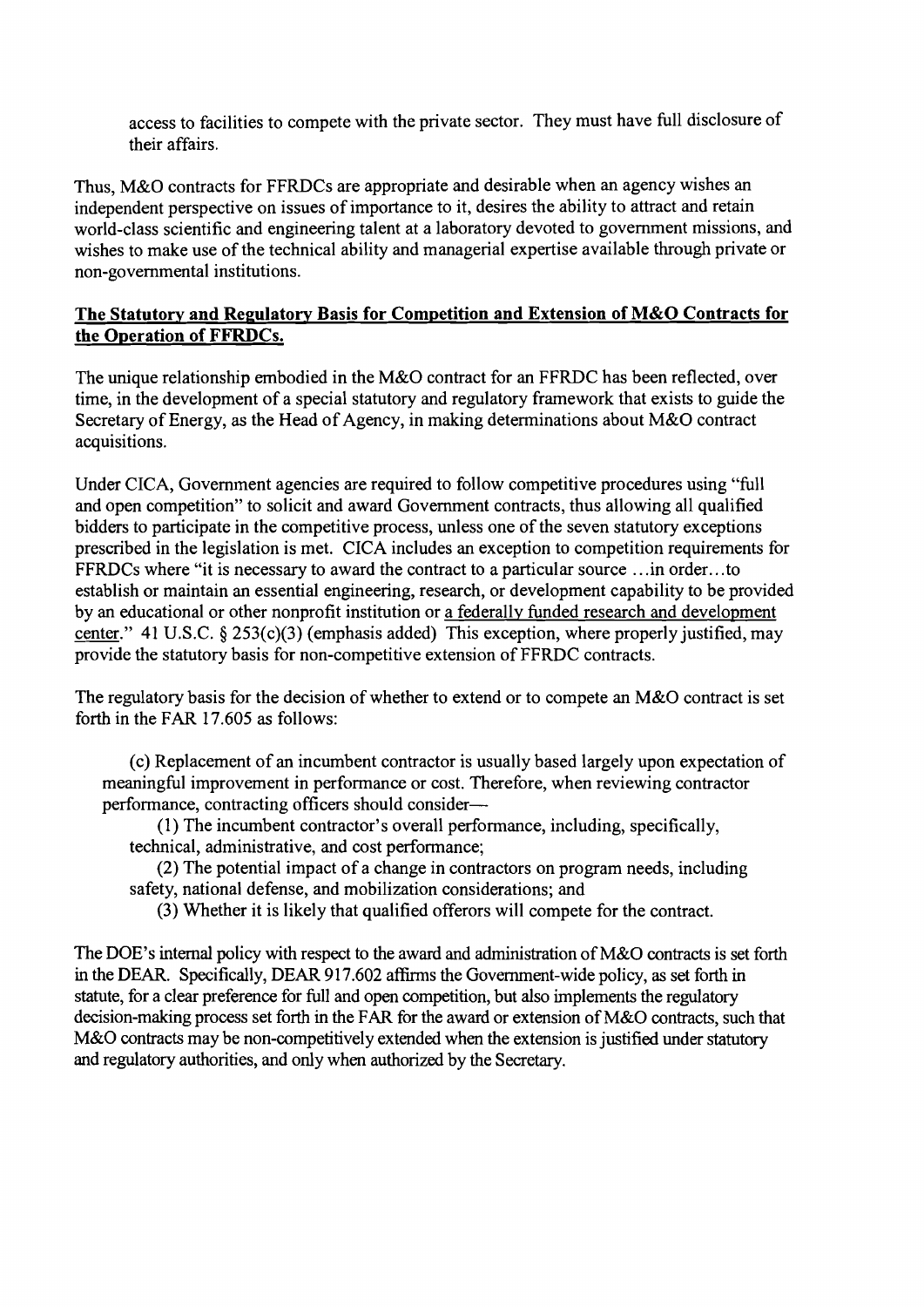A number of DOE laboratory M&O contracts have been non-competitively extended in the past. For example, both the SLAC National Accelerator Laboratory, established in 1962, and the Pacific Northwest National Laboratory, established in 1964, have been non-competitively extended since their creation. Historically, DOE has relied on the FFRDC exception provided by CICA as the basis for its decisions to non-competitively extend its M&O FFRDC contracts. Noteworthy, also, is that there are an additional twenty-three FFRDCs sponsored by other federal agencies, and that some of these agencies do not routinely compete the contracts for these institutions.

### **DOE's M&O FFRDC Competition Experience**

Prior to 1996 the Department did not regularly conduct competitions for the vast majority of its M&O contracts, and was perceived by some as having a poor record of competition. In the years between 1984 and 1994, only three competitions of management and operating contracts were conducted.

In 1996 DOE established a policy which emphasized the preference for competition for M&O contracts.<sup>6</sup> Since 1994, DOE has competed fourteen of its sixteen FFRDC laboratories at least once and, more recently (i.e. since 2004) DOE has competed eleven of its FFRDC contracts. They are: Ames, ANL, FNAL, INL, LANL, LBNL, LLNL, NREL, PPPL, SRNL, and TJNAF.<sup>7</sup> For the most part, DOE chose to compete these laboratory contracts either because the current contractor's performance was judged to be unsatisfactory; the potential for improved cost or technical performance through competition was identified; viable competitive alternatives were determined to exist in the marketplace; and/or the changing focus of the laboratory mission had stimulated interest in considering competitive procurements.

Between fiscal years 1998 and 2009, and by three general formulations, the General Provisions of the annual *Energy* & *Water Development Appropriations Acts* have mandated the competition of DOE'S M&O contracts unless the Secretary granted a waiver to competition and notified the appropriations committees of the detailed reasons for not competing. A similar requirement was not included in the most recent appropriations act. Section 995 of the Energy Policy Act (EPACT) of 2005 limits the use of funds authorized to be appropriated under Title IX of that Act for M&O contracts for non-competitive management and operation of DOE national laboratories unless there is a Secretarial waiver. Pub. Law. No. 109-58, para. 995,42 U.S.C. 16359.

It has been observed that conducting competitions for laboratory M&O contracts is timeconsuming, disruptive, and costly for both the Government and prospective bidders.<sup>8</sup> In recent years laboratory competitions have involved a minimum of eighteen months of DOE staff time and contractors regularly report that preparing a bid in response to a DOE M&O RFP costs between \$3 million and \$5 million. The magnitude of the effort required and the opportunity

<sup>&</sup>lt;sup>6</sup> See Acquisition Regulation; Department of Energy Management and Operating Contracts, 62 Fed. Reg. 34,872 (June 27, 1997) (adopting as final the interim rule published at 61 Fed. Reg. 32,584 (June 24, 1996)).

**<sup>7</sup>**While many of these competitions resulted in new M&O contractors organized as limited liability corporations, there is no current policy, legal or statutory requirement that this be the case.

<sup>&</sup>lt;sup>8</sup> See, among others, "Competing the Management and Operations Contracts for DOE's National Laboratories" a Report of the Blue Ribbon Commission on the Use of Competitive Procedures for the Department of Energy Labs, U.S. Department of Energy November 24,2003, Sections 4.5 and 4.6.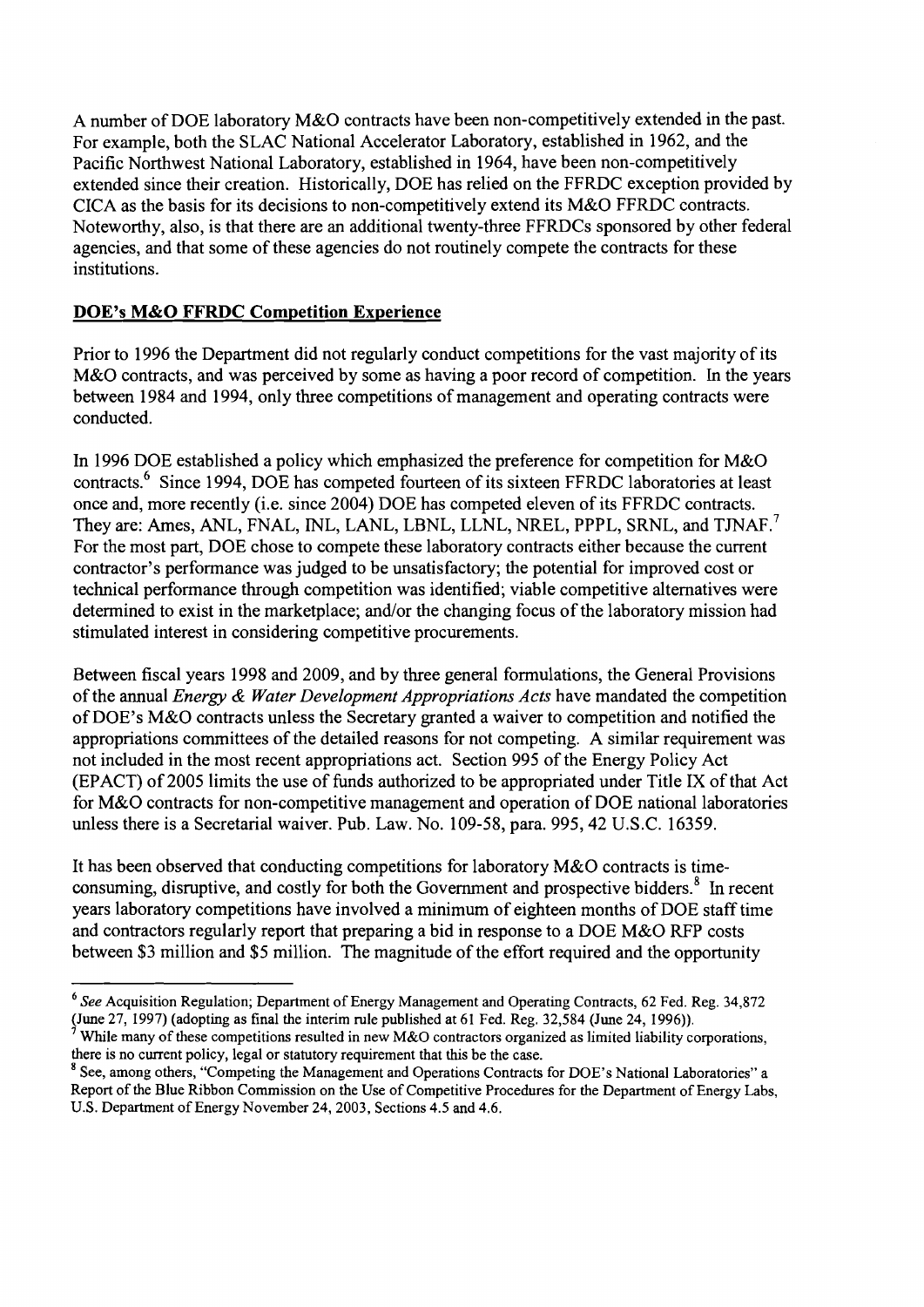cost to the Government should be considered in light of the best interests of the Government and any expected benefits that would accrue from competition.

DOE's recent experiences in competing its M&O contracts suggest that the typical benefits expected of contract competition are not always realized in these types of competitions as they did not necessarily result in either: 1) significant competition or a substantively new contractor; 2) cost savings for the government; or 3) substantially improved contractor performance.

This conclusion is largely based on DOE's experience with the recent M&O contract competitions for its FFRDCs. **In** each of the eleven national laboratory contract competitions DOE has conducted since 2005, efforts were made to solicit as much competition as possible. These efforts included issuing draft solicitations; holding comment workshops, one-on-one meetings, and pre-proposal conferences; maintaining websites to provide information to interested parties; and significantly increasing the amount of fee offered. For the SC national laboratories, only one competitive proposal was submitted in response to each solicitation, and the offer was from either the incumbent or a new corporate entity that included the incumbent. For non-SC competitions, multiple offers were received; however, in three of the four instances, the awardee entity included substantial representation from the incumbent.

Furthermore, in a number of instances these contract competitions have been criticized for significantly increasing direct costs to the Government as a result of the transition from an educational institution to for-profit entities. Although some efficiencies or improved contractual agreements have been made possible as a result of the new contracts the overall performance of the new contractors has in most cases not surpassed that of the old, and it is arguable that what improvements have been observed could have been achieved even in the absence of competition.

#### **Going Forward** -**DOE's Policv**

DOE's policy is, and will continue to be, to follow the statutory and regulatory framework established for all of its national laboratory M&O contracts. DOE does not default to a posture of determining a*priori* either that the Department will conduct competitions for all its M&O contracts, or that it will extend all these contracts. DOE recognizes a preference for full and open competition, and exercises, on a case-by-case basis, the authorities available to the Secretary under CICA, the FAR, and the DEAR to noncompetitively extend an M&O contract when the extension is justified. The regulatory framework governing M&O contracts for FFRDC's has long recognized the unique nature of these contracts and it provides the necessary criteria for the Agency to make an informed decision as to whether to extend or compete an M&O contract for an FFRDC prior to its expiration.

DOE employs a disciplined decision-making process involving senior Departmental management, including recommendations by Heads of Contracting Activities, review and concurrences by cognizant Secretarial officials, the Procurement Executive for DOE and the DOE Chief Financial Officer, prior to being referred to the Secretary of Energy for a decision. DOE's decisions to compete or extend an M&O FFRDC is based on regular and rigorous evaluations of the incumbent contractor's performance, whether cost and performance improvements are likely to result from competition, the potential impact of a change in contractor, and whether meaningful competition is anticipated. In cases where as a result of that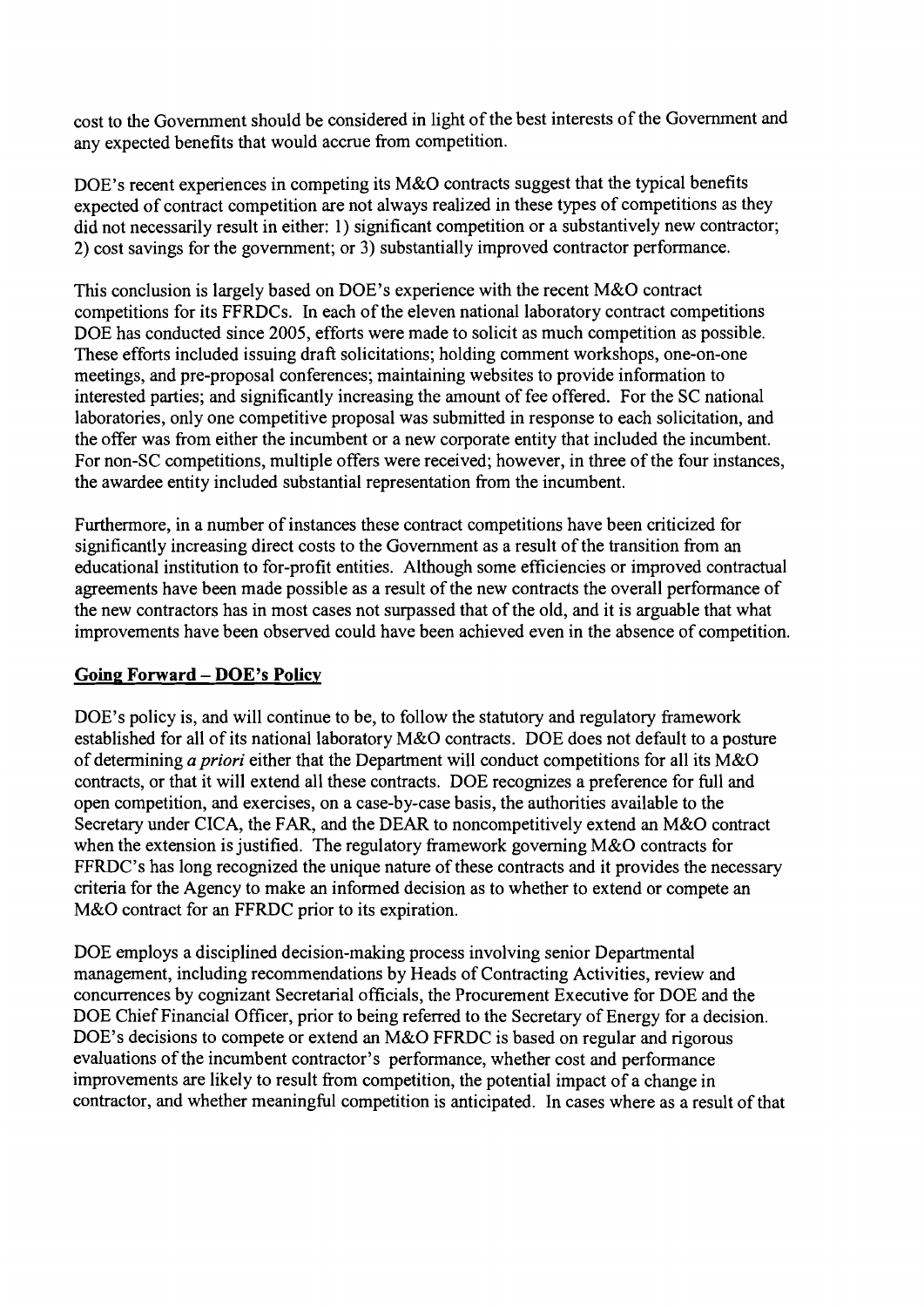rigorous analysis DOE'S interests will be best served by a non-competitive extension, any such extension will be executed in accordance with applicable statute and regulation.

Before determining whether an M&O contract will be extended or competed, DOE performs a review of the ongoing need for the FFRDC, itself. DOE reviews each of its sponsored FFRDCs at appropriate intervals, and at least once every 5 years to determine whether there is ongoing need for the FFRDC. As required by FAR 35.017-4, DOE includes the following in its FFRDC review:

- an examination of the sponsor's special technical needs and mission requirements that are performed by the FFRDC to determine if and at what level they continue to exist.
- consideration of alternative sources to meet the sponsor's needs.  $\bullet$

an assessment of the efficiency and effectiveness of the FFRDC in meeting the sponsor's needs, including the FFRDC's ability to maintain its objectivity, independence, quick response capability, currency in its field(s) of expertise, and familiarity with the needs of its sponsor.

an assessment of the adequacy of the FFRDC management in ensuring a costeffective operation.

determination that the criteria for establishing the FFRDC continue to be satisfied and that the sponsoring agreement is in compliance with FAR 35.017-1.

Supplementing the established regulatory framework, DOE policy provides the following additional assessments and criteria to be conducted and considered in its decisions related to the extension or competition of FFRDC M&O contracts:

a detailed description of the incumbent's performance history in areas such as program accomplishment, safety, health, environment, energy conservation, financial and business management and socio-economic programs, including measurable results against established performance measures and criteria;

significant projects or other objectives planned for assignment under the contract if extended;

a discussion of principal issues and/or significant changes to be negotiated in the terms and conditions of the extended contract, including the extent to which performance-based management provisions are present, or can be negotiated into, the contract;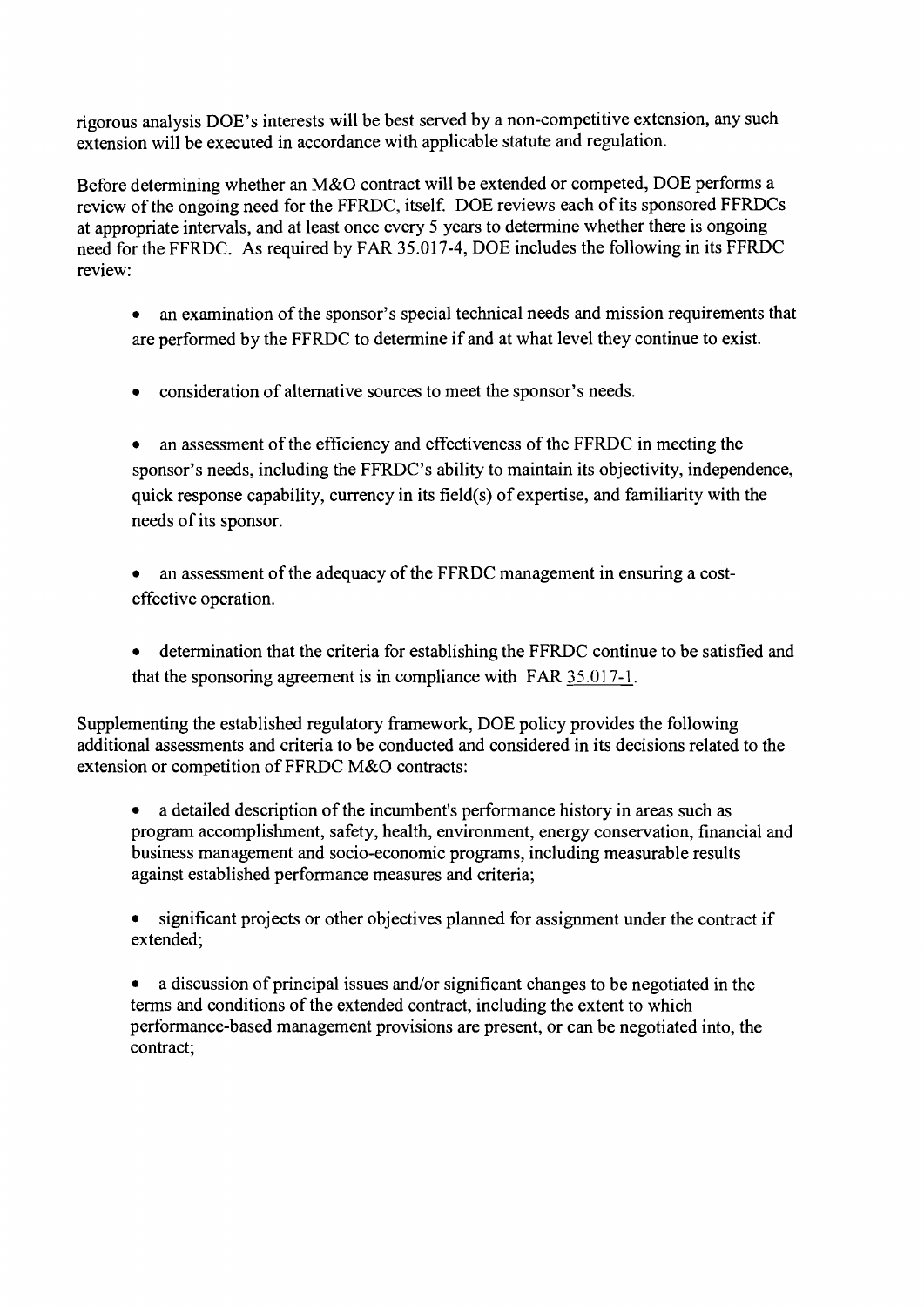a determination, and its rationale, that the M&O contract remains the appropriate  $\bullet$ form of contract;

for non-competitive contract extension, a discussion of the rationale that competition  $\bullet$ for the period of the extension is not in DOE'S best interest;

any other information pertinent to the decision; and  $\bullet$ 

The decision on any competition or extension of an M&O FFRDC must and shall be made by the Secretary of Energy.

Am Um

Steven Chu Secretary of Energy

December 22,2009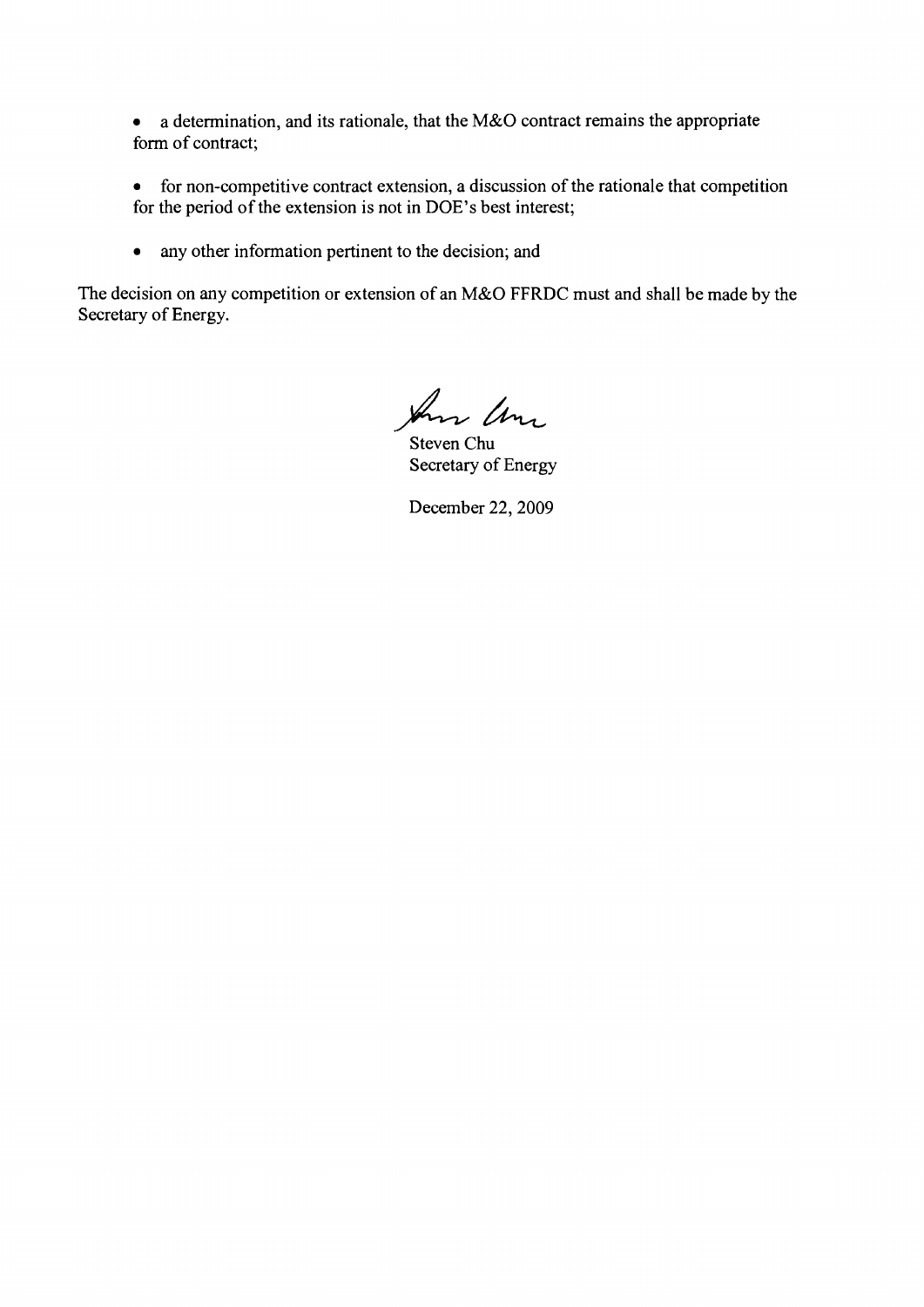#### Attachment I

# Internal DOE Process

Step 1: The appropriate Program Secretarial Officer (PSO) shall review each of their sponsored FFRDCs at appropriate intervals, and at least once every 5 years to determine 1) whether there is ongoing need for the FFRDC, and if there is, 2) whether competition or an extension is warranted when the existing contract expires. To this end, the PSO will prepare a documented acquisition strategy that, as required by FAR 35.017-4, and FAR 7.105(b)(2), includes:

- an examination of the sponsor's special technical needs and mission requirements that are performed by the FFRDC to determine if and at what level they continue to exist;
- consideration of alternative sources to meet the sponsor's needs;

an assessment of the efficiency and effectiveness of the FFRDC in meeting the sponsor's needs, including the FFRDC's ability to maintain its objectivity, independence, quick response capability, currency in its field(s) of expertise, and familiarity with the needs of its sponsor;

an assessment of the adequacy of the FFRDC management in ensuring a costeffective operation; and,

a determination that the criteria for establishing the FFRDC continue to be satisfied and that the sponsoring agreement is in compliance with FAR 35.01 7-1.

In addition, as set forth in Acquisition Letter 2009-03, dated December 23,2008:

a detailed description of the incumbent's performance history in areas such as program accomplishment, safety, health, environment, energy conservation, financial and business management and socio-economic programs, including measurable results against established performance measures and criteria;

significant projects or other objectives planned for assignment under the contract if extended;

a discussion of principal issues and/or significant changes to be negotiated in the terms and conditions of the extended contract, including the extent to which performance-based management provisions are present, or can be negotiated into, the contract;